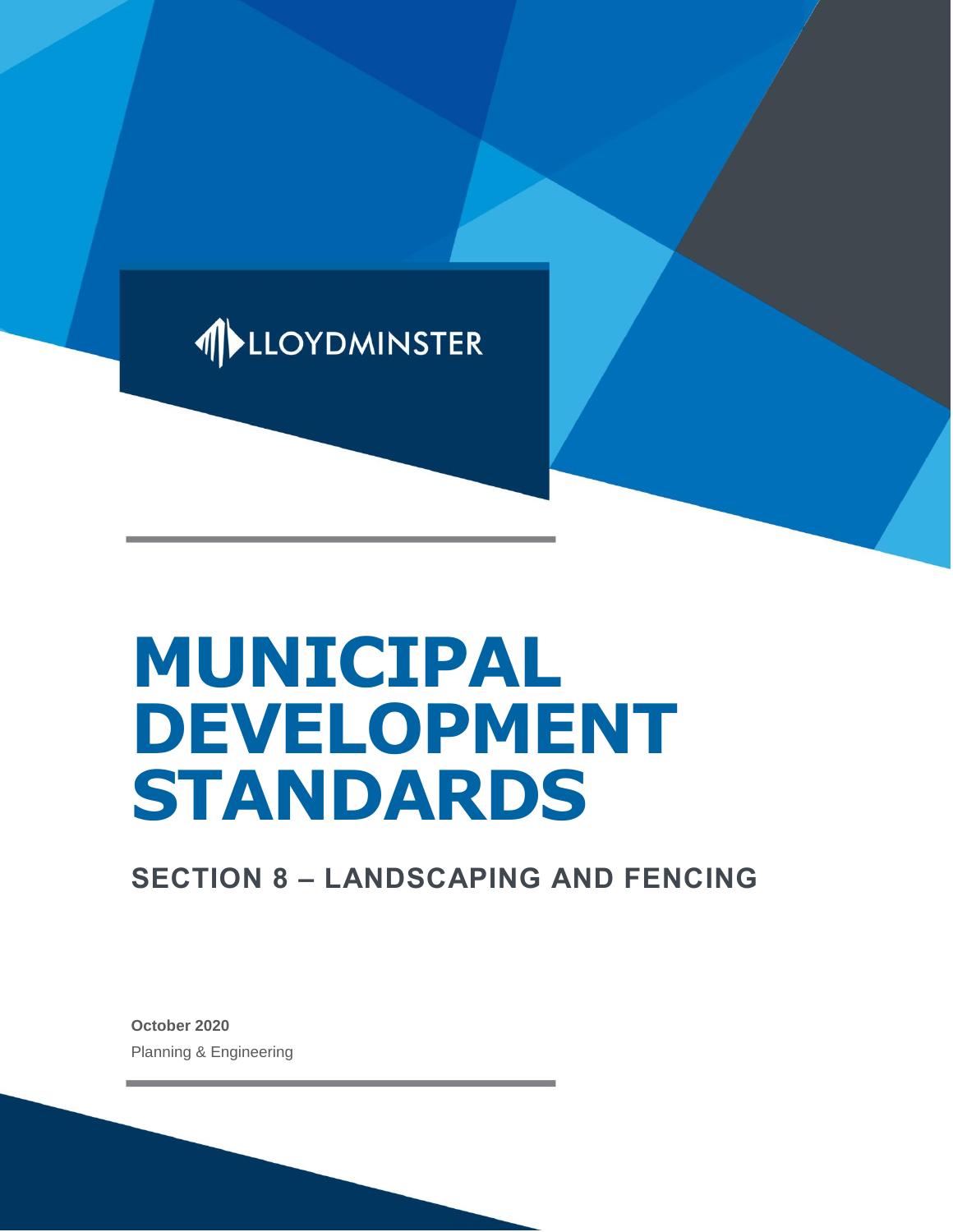

| <b>SECTION</b> |         |                                                        | <b>PAGE</b> |
|----------------|---------|--------------------------------------------------------|-------------|
| 8              |         | Landscaping and Fencing                                | $8 - 2$     |
| 8.1            |         | <b>Landscaping Requirements</b>                        | $8 - 2$     |
| 8.1.1          |         | Grade, Loam, Seed or Sod                               | $8 - 4$     |
| 8.1.2          |         | Planting of Trees and Shrubs                           | $8 - 4$     |
|                | 8.1.2.1 | <b>Planting Guidelines</b>                             | $8 - 4$     |
|                | 8.1.2.2 | <b>Berms</b>                                           | $8-6$       |
|                | 8.1.2.3 | <b>Approved Tree Species</b>                           | $8-6$       |
| 8.1.3          |         | <b>Park Amenities</b>                                  | $8 - 7$     |
|                | 8.1.3.1 | <b>Bollards and Gates</b>                              | $8 - 7$     |
|                | 8.1.3.2 | <b>Site Furnishings</b>                                | $8 - 7$     |
|                | 8.1.3.3 | <b>Walkway Systems</b>                                 | $8 - 8$     |
|                | 8.1.3.4 | Playgrounds                                            | $8 - 8$     |
|                | 8.1.3.5 | Neighbourhood Entrance Features                        | $8 - 9$     |
| 8.1.4          |         | Fencing                                                | $8-9$       |
|                | 8.1.4.1 | Wood Fencing                                           | $8 - 9$     |
|                | 8.1.4.2 | Chain Link Fencing                                     | $8 - 10$    |
|                | 8.1.4.3 | Wood Rail Fencing                                      | $8 - 10$    |
| 8.1.5          |         | <b>Optional Amenities</b>                              | $8 - 10$    |
| 8.1.6          |         | Utility Corridors and Public/Municipal Utility Parcels | $8 - 10$    |
|                | 8.1.6.1 | <b>Utility Corridors</b>                               | $8 - 10$    |
|                | 8.1.6.2 | Public Utility Lots and Municipal Utility Parcels      | $8 - 11$    |
| 8.2            |         | Landscaping Plans                                      | $8 - 11$    |
| 8.3            |         | Rough Grading                                          | $8 - 11$    |
| 8.4            | Topsoil |                                                        | $8 - 11$    |
| 8.5            | Seeding |                                                        | $8 - 11$    |
| 8.6            |         | Hydroseeding                                           | $8 - 12$    |
| 8.7            | Sodding |                                                        | $8 - 13$    |

# **TABLE OF CONTENTS**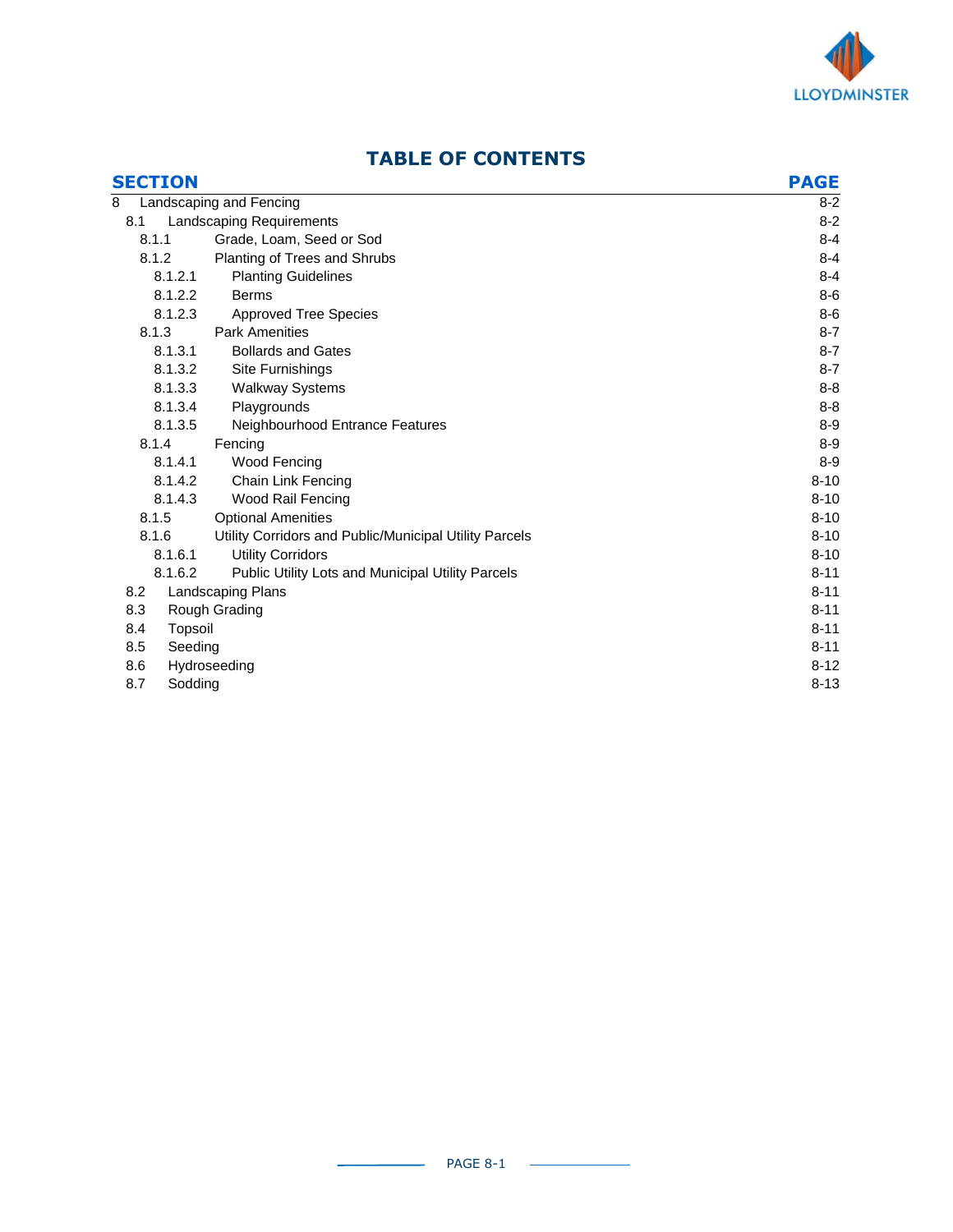

# **8 LANDSCAPING AND FENCING**

#### **8.1 Landscaping Requirements**

One of the responsibilities of developing land is the landscaping of boulevards, buffer strips, utility lots, walkways, medians, public service land and recreation land. Landscaping involves site preparation, establishment of a grass cover, plantings, and the installation of park furnishings and/or enhanced amenities.

This section covers the minimum landscaping requirements for a given piece of land, dependent upon its function and/or size, the contents of the complete landscaping package that is to be submitted to the City for review and approval, as well as approved materials, procedures and maintenance.

The areas to be landscaped are identified in the following documents:

- Area Structure Plan for the entire neighbourhood;
- Outline Plan for the phase of development; and
- Development Agreement for the stage being developed.

The land requirements for the various categories of parks are as follows:

- Regional Park a site that is a minimum of 8 hectares in size, consolidated on two or more quarter sections, generally servicing two or more neighbourhoods;
- Community Park a site that is a minimum of 4 hectares in size, consolidated on one or two quarter sections, generally servicing one or more neighbourhoods;
- Neighbourhood Park a site that is a maximum of 4.0 hectares in size, consolidated on one or two quarter sections, servicing one neighbourhood;
- Parkette a site that is  $0.2 0.8$  hectares in size, designed to accommodate a tot lot, active and/or passive recreational components and trail systems; and
- Linear Park sites designed to accommodate active or passive recreation components, and trail systems. A linear parcel of land must have a minimum width of 10.0 m.

The provision of the enhanced amenities required by various classifications of parks is typically the responsibility of the City. Enhanced amenities include trail signs, park name signs, sporting facilities such as ball diamonds or soccer fields, and parking. The Landscape Architect will need to identify the location of these enhanced amenities within the landscaping plans. The landscaping requirements of each class of park space are summarized in Table 8.1, with the enhanced amenities that are typically the responsibility of the City to construct highlighted in blue.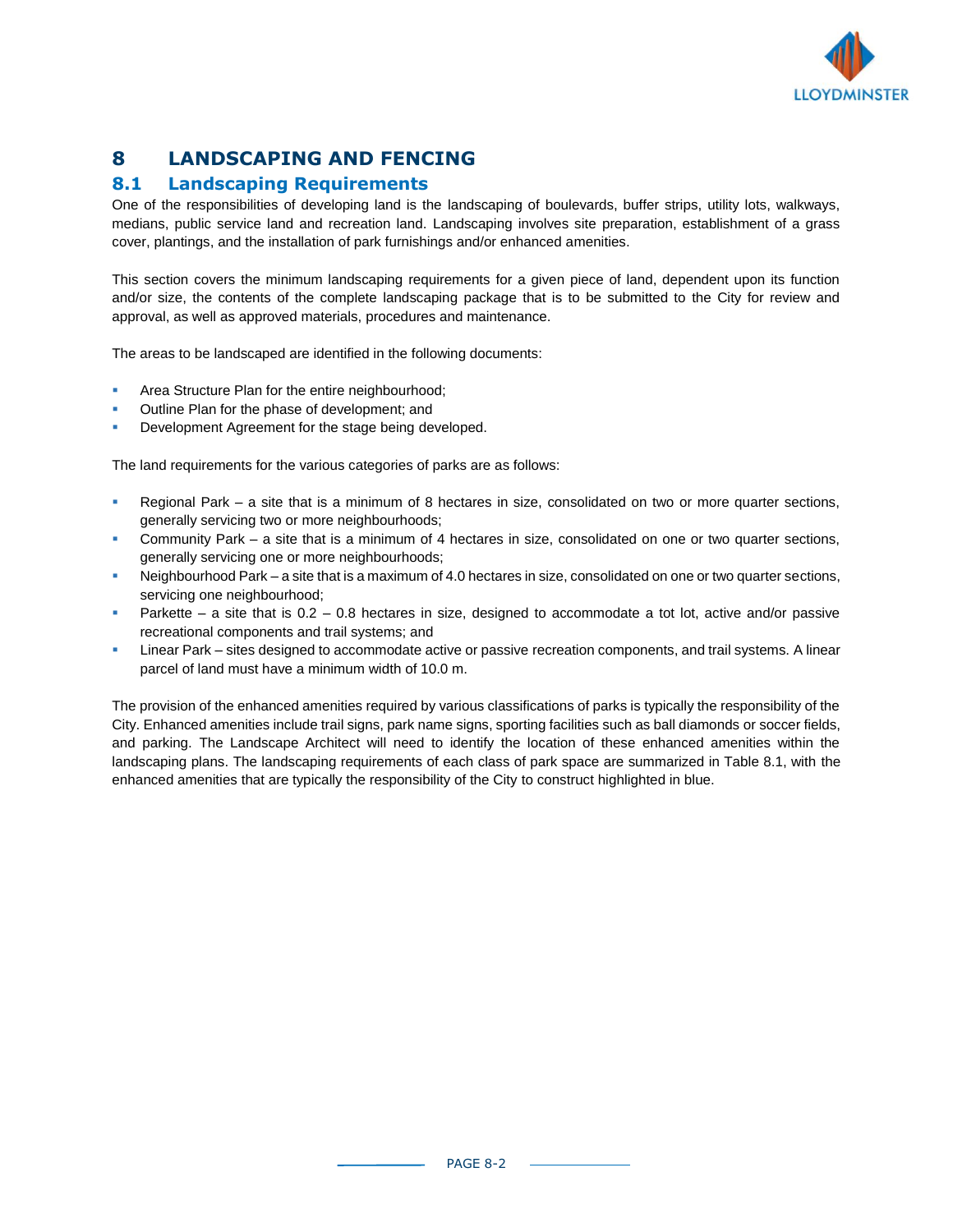|                              |                    |                   | able 0.1 – Lanua Childhong Redunements |                    |                     |                            |                                |
|------------------------------|--------------------|-------------------|----------------------------------------|--------------------|---------------------|----------------------------|--------------------------------|
| <b>Development Activity</b>  | Regional<br>Park   | Community<br>Park | Neighbourhood<br>Park                  | Parkette           | Linear<br>Park      | Constructed<br><b>SWMF</b> | <b>PUL/Utility</b><br>Corridor |
| Size (hectares)              | Minimum<br>8.0 ha  | Minimum 4.0<br>na | Maximum 4.0 ha                         | $0.2 - 0.8$ ha     | Min. 10.0m<br>width |                            |                                |
| Grade/Loam                   | Yes                | Yes               | Yes                                    | Yes                | Yes                 | Yes                        | Yes                            |
| Seed/Sod                     | Yes                | Yes               | Yes                                    | Yes                | Yes                 | Yes                        | Yes                            |
| Trees                        | Yes                | Yes               | Yes                                    | Yes                | Yes                 | Yes                        | Yes                            |
| <b>Shrubs</b>                | Yes                | Yes               | Yes                                    | Yes                | Yes                 | Yes                        | Yes                            |
| Fence                        | Yes                | Yes               | Yes                                    | Yes                | Yes                 | Yes                        | Yes                            |
| <b>Bollards</b>              | $Y$ es             | Yes               | Yes                                    | Yes                | Yes                 | Yes                        | Yes                            |
| <b>Benches</b>               | Yes                | Yes               | Yes                                    | Yes                | Yes                 | Yes                        | Yes                            |
| Garbage Receptacles          | Yes                | Yes               | Yes                                    | Yes                | Yes                 | Yes                        | Yes                            |
| <b>Bike Rack</b>             | Yes                | Yes               | Yes                                    | Yes                | $\frac{1}{2}$       | ş                          | ş                              |
| Picnic Tables                | Yes                | Yes               | Yes                                    | Yes                | $\frac{1}{2}$       | If Required                | $\frac{1}{2}$                  |
| Trails / Walkways            | Yes                | Yes               | Yes                                    | Yes                | Yes                 | Yes                        | <b>If Required</b>             |
| SWMF Sign                    | If Required        | If Required       | <b>If Required</b>                     | <b>If Required</b> | <b>If Required</b>  | Yes                        | <b>If Required</b>             |
| Play Equipment, Age Signs    | Yes                | Yes               | Yes                                    | If Required        | $\frac{1}{2}$       | $\frac{1}{2}$              | ž                              |
| Trail Signs                  | Yes                | Yes               | Yes                                    | Yes                | Yes                 | Yes                        | $\frac{1}{2}$                  |
| Park Name Sign               | Yes                | Yes               | Yes                                    | Yes                | ş                   | ş                          | ş                              |
| Basketball / Sand Volleyball | If Required        | If Required       | If Required                            | $\frac{1}{2}$      | $\frac{1}{2}$       | $\frac{1}{2}$              | $\frac{1}{2}$                  |
| <b>Ball Diamonds</b>         | If Required        | If Required       | If Required                            | $\frac{1}{2}$      | $\frac{1}{2}$       | $\frac{1}{2}$              | $\frac{\circ}{\circ}$          |
| Soccer/Football Fields       | If Required        | If Required       | $\frac{1}{2}$                          | $\frac{1}{2}$      | $\frac{1}{2}$       | $\frac{1}{2}$              | $\frac{1}{2}$                  |
| Ice Rinks                    | If Required        | If Required       | If Required                            | $\frac{1}{2}$      | ş                   | ş                          | ş                              |
| Parking                      | <b>If Required</b> | If Required       | If Required                            | $\frac{1}{2}$      | $\frac{1}{2}$       | If Required                | $\frac{1}{2}$                  |

Table 8.1 - Landscaping Requirements

- 1

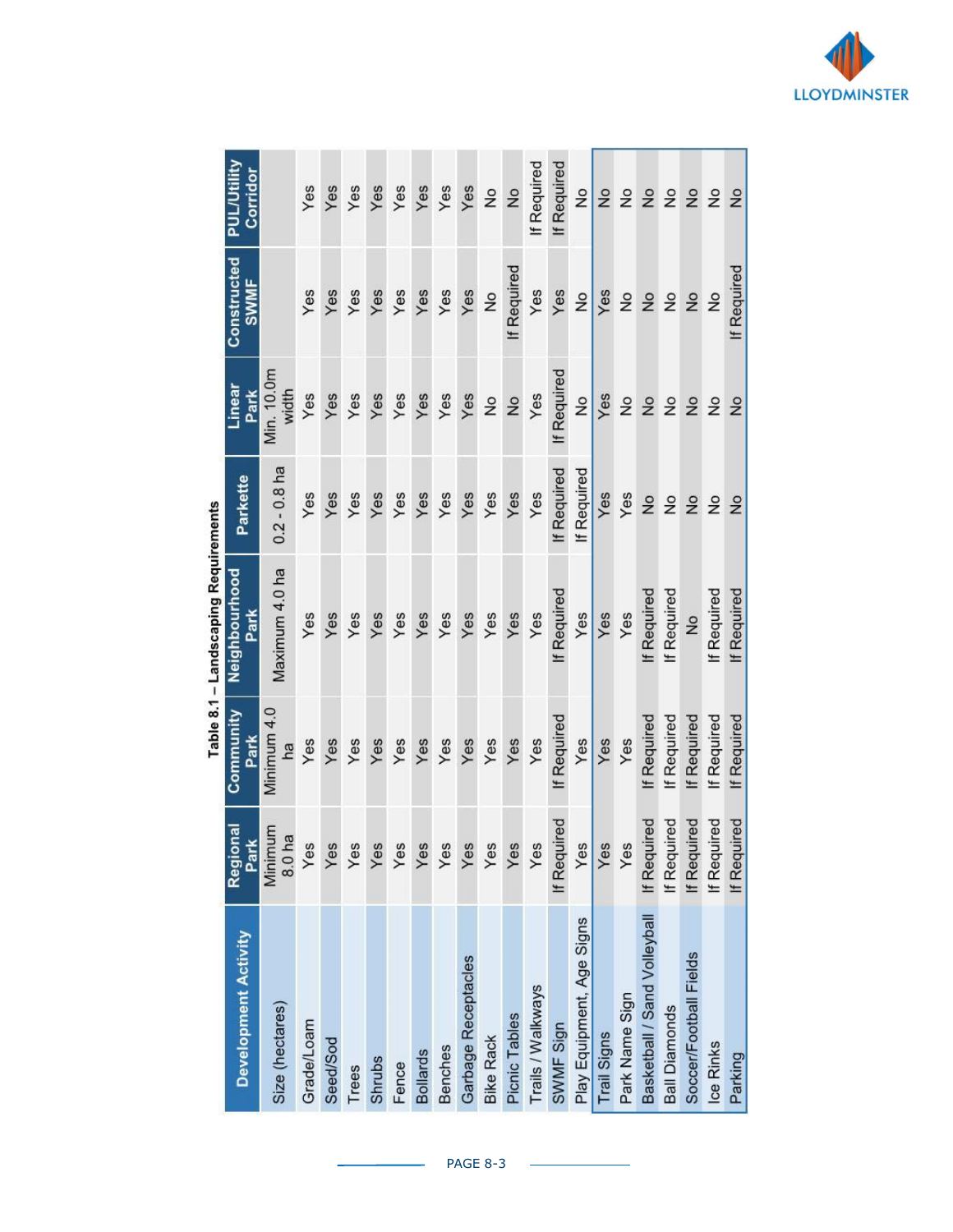

# **8.1.1 Grade, Loam, Seed or Sod**

These development activities consist of bringing the site to the specified design grades, placing and levelling topsoil, seeding or sodding to grass and establishing turf. The Developer is required to provide this for all public open space areas (e.g. parks, boulevards, medians, utility lots, buffer areas, roadway berms, walkways, etc.).

Only boulevard spaces between the curb and the property line of public open space areas will be the responsibility of the Developer. The property owner must landscape the boulevard area(s) between the curb and the property line(s) adjacent to their private property.

Establishment of turf is a requirement for the Final Acceptance Certificate for landscaping.

Further information concerning rough grading, topsoiling, seeding, hydroseeding and sodding can be found in Sections 8.3, 8.4, 8.5, 8.6 and 8.7 respectively.

#### **8.1.2 Planting of Trees and Shrubs**

These development activities consist of planting trees and shrubs in designated areas. The Developer is required, at a minimum, to provide these for all park spaces (boulevards, utility lots, walkways, buffer areas, and medians are excluded) as well as roadway berms where required. In general, all plant material must be of first grade quality, free from insects, disease and physical injury, must have a strong fibrous root system and must be structurally sound. All plant material must have straight stems, well and characteristically branched for the species. All plant material must conform to the standards set forth in the current edition of the Canadian Nursery Landscape Association's "Canadian Standards for Nursery Stock". The plant material must be hardy to Zone 2A, and the source of the plant material must be grown in Zones 2A, 2B or 3A of the Canadian Hardiness Map (1981-2010). Plants grown outside of these Zones must be approved by the City.

Plantings must be appropriately maintained by the Developer (e.g. watering, fertilizing, monitoring and spraying for pests and/or disease), until maintenance is assumed by the City. Appropriate maintenance to be determined by weather conditions, soil conditions, time of year and growing conditions of the plantings. At the time of inspection for Final Acceptance, the plant material must:

- Be planted and staked;
- Exhibit two (2) years of healthy growth to the satisfaction of the City.

Any plantings which are deemed by the City to not be in a state of healthy growth must be replaced by the Developer with a planting of the same size and species. If not available, the Developer may propose alternatives for the City's approval.

#### **8.1.2.1 Planting Guidelines**

Plantings must conform to the following guidelines:

- Deep rooting trees, such as poplars and willows, must not be planted within 8.0 m of any utility line, road, or lane;
- Shallow rooting trees or shrubs must be set back at least 3.0 m from deep utility lines (e.g. water, sanitary, or storm), and must be set back at least 1.0 m from shallow utilities (e.g. gas, power, telephone, or cable television), measured horizontally from the center of the tree to the edge of the nearest utility easement;
- Trees and shrubs must be set back at least:
	- o 3.5 m from light standards;
	- o 1.0 m from sidewalks;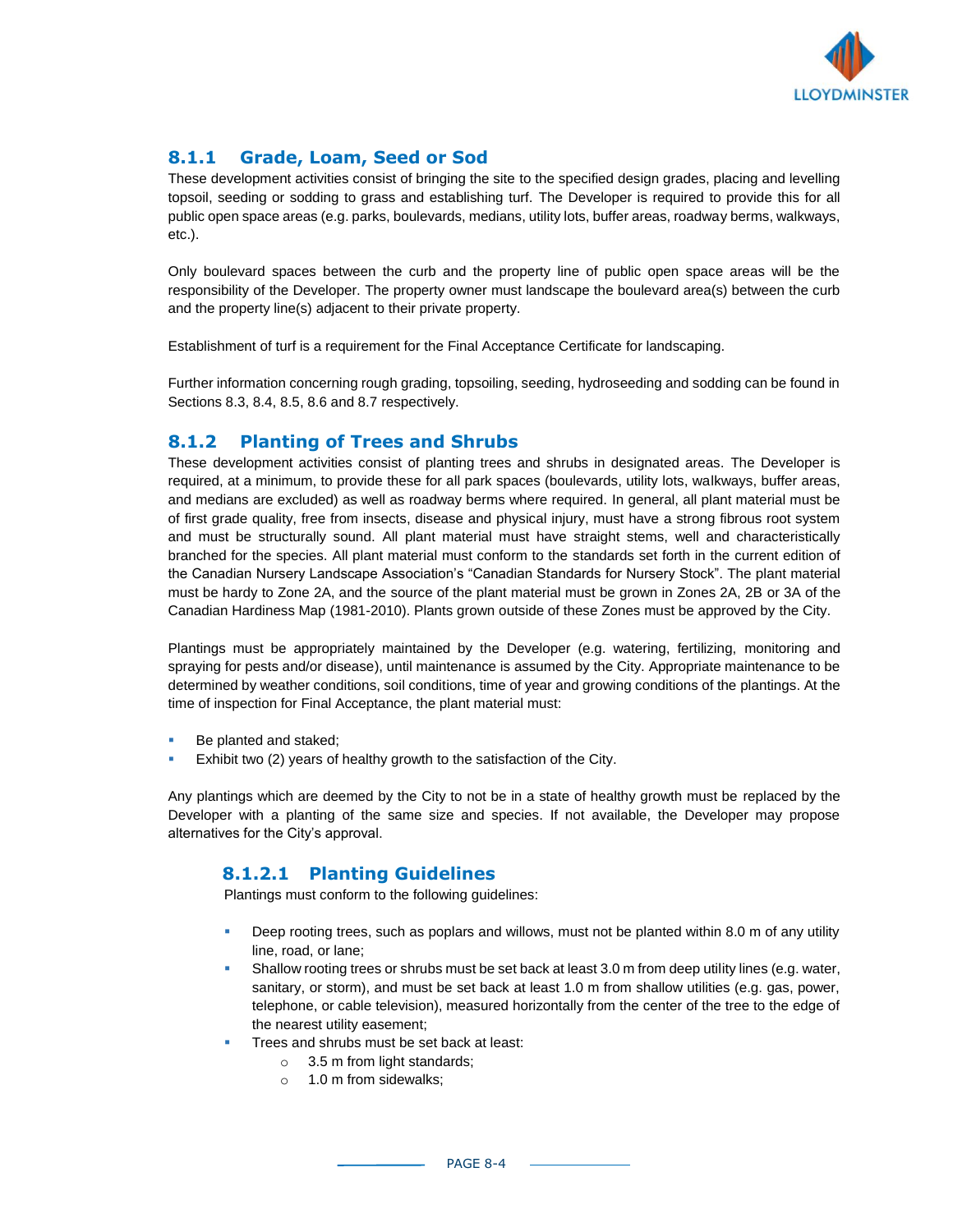

- o 3.5 m from hydrants, valves, service valves, manholes, catch basins, transformers, pedestals, or other surface utility equipment;
- o 3.5 m from any stop or yield sign;
- o 2.0m from any other traffic or regulatory sign;
- o 9.0 m of the curb return of any intersection;
- o 1.0 m from the edge of any collector road (boulevard or median), local road (boulevard or median), or lane;
- $\circ$  3.0 m from the edge of any arterial roadway (boulevard or median);
- o 1.8 m from fences;
- o 1.5 m from driveways;
- The offset must be measured horizontally from the center of the tree to the face of curb for roads, or to the edge of gravel/pavement for lanes;
- For trees and shrubs, limit the excavation to be twice the size of the pot or ball size, to accommodate the root zone/planting area. The excavated areas must be backfilled with topsoil and prepared for tree and shrub planting. See Standard Drawings 9-302, 9-303 and 9-305;
- For trees planted within sidewalks, a vault as per Standard Drawing 9-304 and a grate as per Standard Drawing 9-300 will be required. The planting soil blend for backfill will consist of:
	- o 50% screened topsoil;
	- o 25% coarse, clean sand;
	- o 15% organic matter (compost); and
	- o Grade 1:5:1 fertilizer at a rate of 1.5 kg/m<sup>3</sup>.
- **•** Shrubs will be mass planted within beds with spacing appropriate to the species. Minimum shrub height and spread at planting is 300 mm for deciduous species and 450 mm spread for coniferous species;
- No annual plantings are allowed in planting beds that will be maintained by the City after FAC, only perennials and bulbs;
- Plant material to have limited horizontal root growth, and non-sucker type roots to avoid encroachment into adjoining privately owned lands;
- Trees must be spaced a minimum of 6.0 m apart, and hedge plants must be spaced 1.0 m apart. Dependent upon the species and canopy, closer spacing may be permitted, upon review by the City;
- Mulch must be placed around the base of trees and in planting beds at the time of planting, to a diameter of 1 m, or the extents of the soil disturbed for planting, whichever is greater. This requirement is relaxed for approved boulevard plantings which will be maintained by private land owners. Mulch must conform with one of the following:
	- $\circ$  Bark chips varying in size from 25 mm to 100 mm in diameter, consisting of a mixture of coniferous and deciduous material;
	- o Wood chips varying in size from 50 mm to 100 mm and 5 mm to 20 mm thick; or
	- o Shredded wood varying in size from 25 mm to 100 mm in length;
- The use of filter fabric and edging within planting beds is not permitted due to issues with long term maintenance; and
- The planting requirements for Municipal Reserve lands are detailed in Table 8.2. Shrubs are to be planted at a rate of 5 shrubs per square metre.

| <b>Item</b>                   | <b>Quantity</b> |                        |
|-------------------------------|-----------------|------------------------|
|                               | <b>Minimum</b>  | <b>Maximum</b>         |
| <b>Tree Planting</b>          | 25 trees/ha     | 37 trees/ha            |
| Tree Planting (Linear Parks)  | 20 trees/ha     | 30 trees/ha            |
| Shrub Planting                | 50 $m^2/ha$     | 100 m <sup>2</sup> /ha |
| Shrub Planting (Linear Parks) | 30 $m^2/ha$     | $70 \text{ m}^2$ /ha   |

|  |  | <b>Table 8.2 - Planting Requirements</b> |
|--|--|------------------------------------------|
|--|--|------------------------------------------|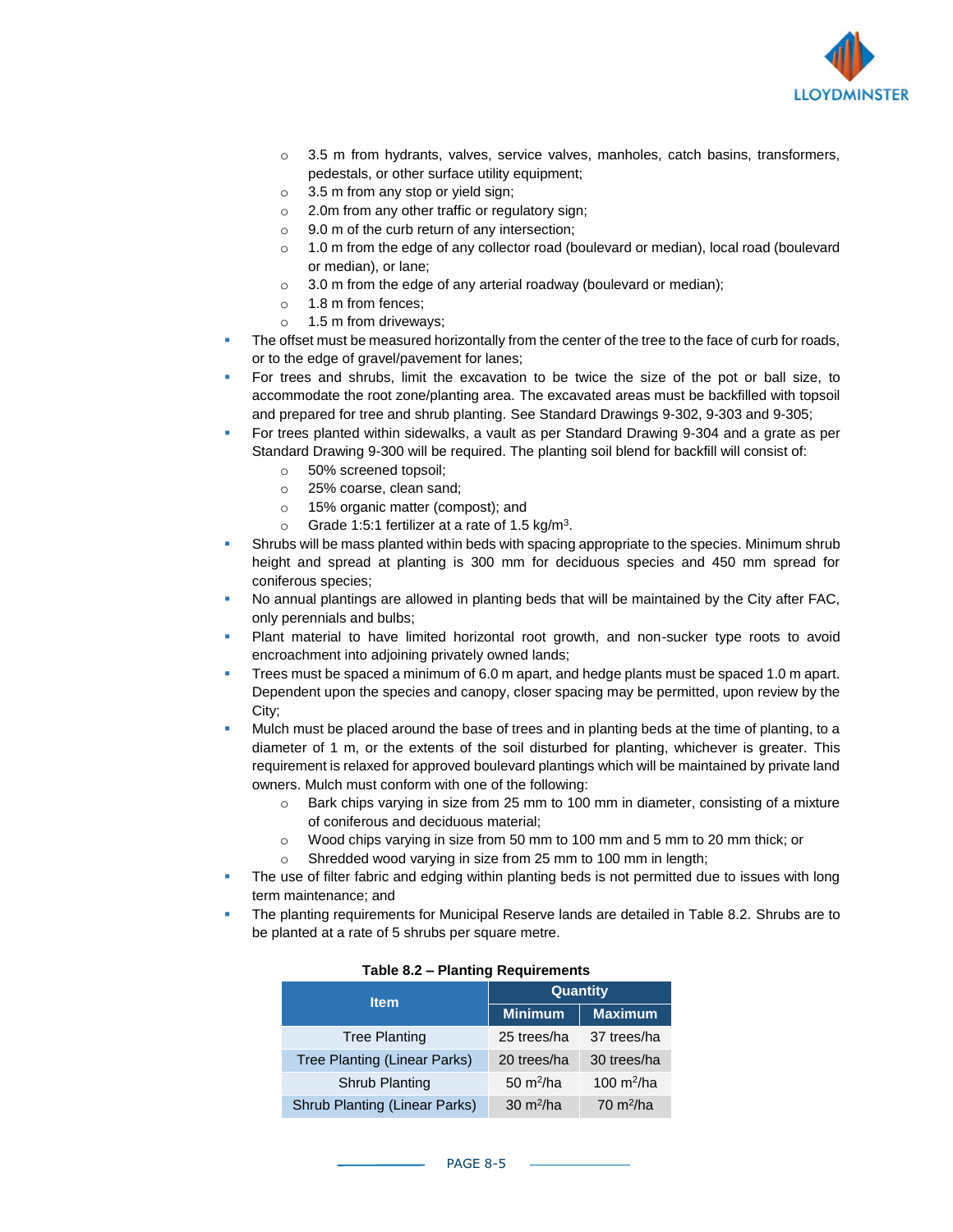

#### **8.1.2.2 Berms**

Berms must have a side slope not steeper than 4:1, have a horizontal crest not less than 1.0 m wide, and be graded to the approved grades and cross sections. The bottom of all berms must transition into adjacent elevations. See Standard Drawing 9-301 for a typical berm cross-section.

# **8.1.2.3 Approved Tree Species**

The following tables outline the tree species accepted by the City for planting within boulevards, parks, utility corridors, and Public Utility Lots and Municipal Utility Parcels. These lists are updated from time to time, and are available upon request. Evergreens should not be planted close to walkways, streets, or buildings because of theirs broad base that will become an obstruction as the tree matures. The City of Lloydminster no longer plants spruce or pine on residential boulevards for this reason.

If the Developer proposes to plant species that are not listed in Tables 8.3 and 8.4, the Developer must submit a list of the proposed species for approval by the City.

The Developer must provide trees and shrubs to the minimum standards included in Section 8.1.2. The minimum caliper of deciduous trees suitable for planting is 50 mm (2 in.), measured 350 mm above ground level. The minimum height of coniferous trees is 2.5 m. All mature deciduous trees along boulevards, trails and sidewalks must have a branching height of 2.5 m. Deciduous trees must have a 1.8 m minimum branching height at time of planting. Coniferous trees must have a minimum height of 1.8 m at time of planting.

| <b>Common Name</b>         | <b>Species</b>                  |
|----------------------------|---------------------------------|
| American Basswood (Linden) | Tilia americana                 |
| American Flm               | Ulmus americana 'Brandon'       |
| <b>Amur Maple</b>          | Acer tataricum subsp. ginnala   |
| <b>Bur Oak</b>             | Quercus macrocarpa              |
| Chokecherry                | Prunus virginiana 'Schubert'    |
| Crabapple                  | Malus 'Spring Snow'             |
| Dropmore Linden            | Tilia xflavescens 'Dropmore'    |
| Green Ash <sup>±</sup>     | Fraxinus pennsylvanica          |
| Japanese Tree Lilac        | Syringa reticulata 'Ivory Silk' |
| Manchurian Ash             | Fraxinus mandshurica 'Mancana'  |
| <b>Silver Maple</b>        | Acer saccharinum                |
| Toba Hawthorn              | Crataegus xmordenensis 'Toba'   |

#### **Table 8.3 – Approved Tree Species for Boulevards**

‡Acceptable cultivars: 'Bergenson' , 'Heuver' (Foothills), 'Patmore', 'Rugby' (Prairie Spire), 'Summit'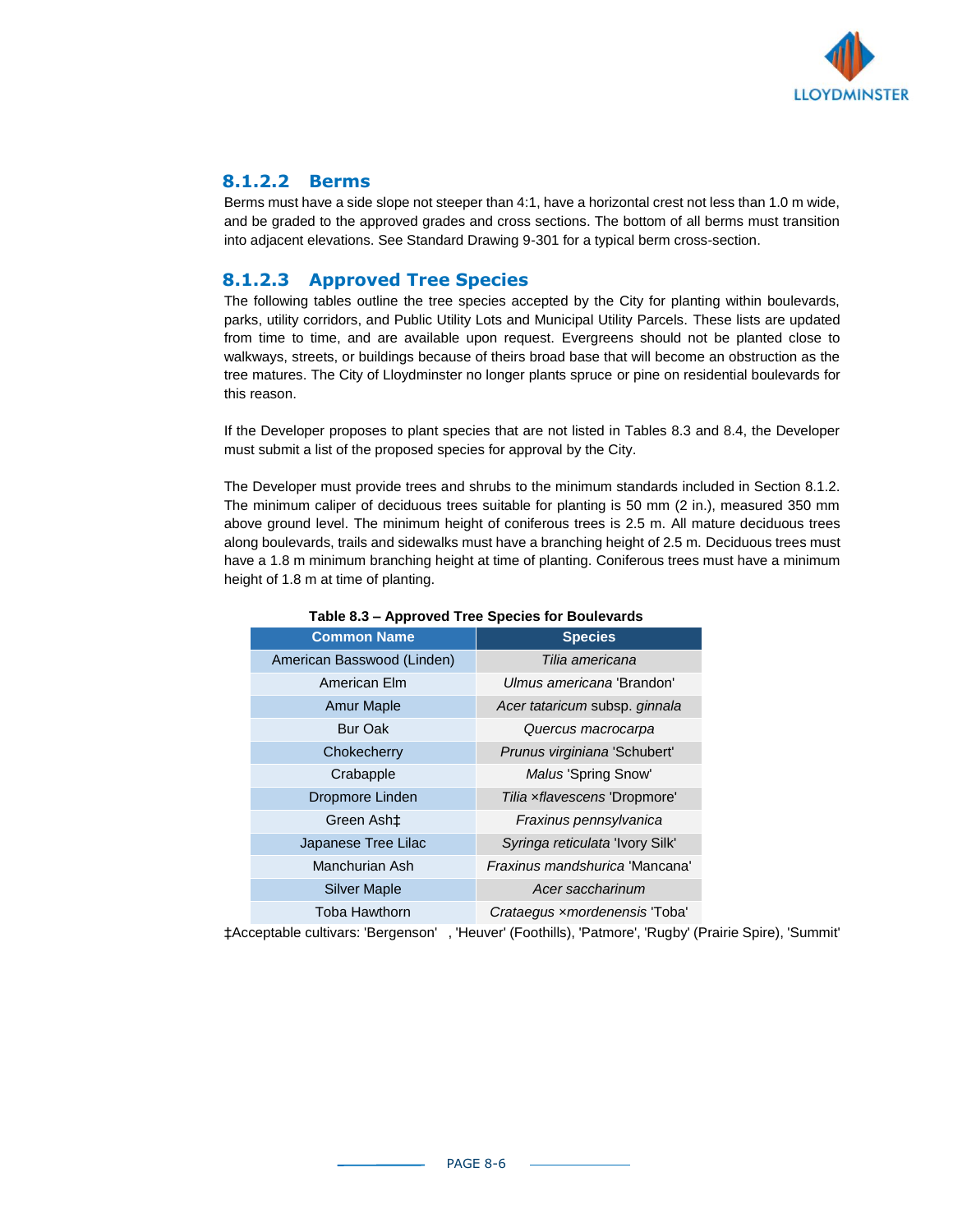

| <b>Common Name</b>        | <b>Species</b>                     |
|---------------------------|------------------------------------|
| <b>Amur Cherry</b>        | Prunus maackii                     |
| European Mountain Ash     | Sorbus aucuparia                   |
| <b>Laurel Leaf Willow</b> | Salix pentandra                    |
| Mayday                    | Prunus padus var. commutata        |
| Northwest Poplar          | <i>Populus xjackii 'Northwest'</i> |
| Ohio Buckeye              | Aesculus glabra                    |
| Paper Birch               | Betula papyrifera                  |
| Siberian Elm              | Ulmus pumila                       |
| Swedish Columnar Aspen    | Populus tremula 'Erecta'           |
| Crabapple                 | Malus x'Thunderchild'              |
| Colorado Spruce           | Picea pungens                      |
| Lodgepole Pine            | Pinus contorta var. latifolia      |
| Norway Spruce             | Picea abies                        |
| <b>Scots Pine</b>         | Pinus sylvestris                   |
| Siberian Larch            | Larix sibirica                     |
| <b>Swiss Stone Pine</b>   | Pinus cembra                       |
| <b>White Spruce</b>       | Picea glauca                       |

#### **Table 8.4 – Approved Tree Species for Parks/Utility Corridors/PULs**

#### **8.1.3 Park Amenities**

This development activity consists of supplying and installing various park amenities, such as trails, bollards, fencing, and site furnishings. The Developer is required to provide these amenities for all areas identified in Table 8.1, or as identified in the Outline Plan for the neighbourhood. The City is responsible for the enhanced amenities highlighted in blue in Table 8.1.

#### **8.1.3.1 Bollards and Gates**

Municipal Reserve lots, and lots containing walkways connecting to them, must have bollards installed to prevent unauthorized vehicular traffic. These bollards must have a spacing of 1.2 m on centre, along the property line of the road right of way. Where the line of bollards crosses a 1.5 m walkway, a bollard must be placed on either side of it. Where the line of bollards crosses a 3.0 m multi-use trail, a gate must be installed, with a 1.2 m space provided between the end of the gate and the next bollard, or two gates may be used, with a 1.2 m space between the bars. See Standard Drawings 9-202, 9-203, 9-204 and 9-205. Wood rail fencing instead of bollards may be approved by the City for selected park or walkway areas.

#### **8.1.3.2 Site Furnishings**

The Developer must supply and install site furnishing at locations specified by these standards. All furnishings must conform to the City's specifications; see Standard Drawings 9-400, 9-401, 9-402 and 9-403. Site furnishings include, but are not limited to:

- Benches;
- **Garbage receptacles;**
- Dog waste bag dispensers (Practica dispenser, SKU 201/203); and
- Picnic tables.

Sections 8.1.3.3 and 8.1.3.4 describe the requirements for these amenities.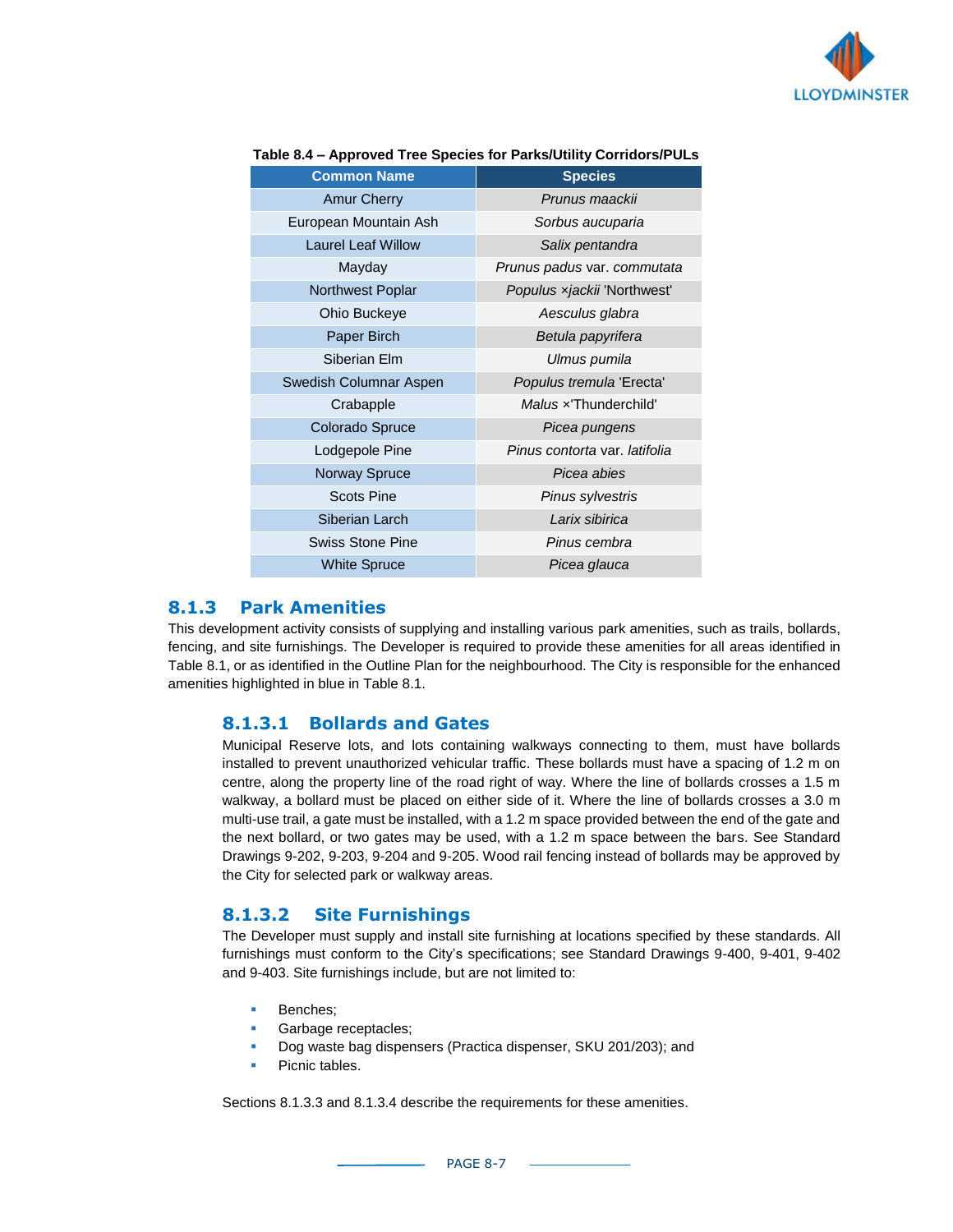

# **8.1.3.3 Walkway Systems**

The typical walkway surfaces utilized within the City, as described in Section 3.15, are either 1.5 m wide and constructed of concrete, or 3.0 m wide and constructed of asphalt, and conforming to Standard Drawing 9-100. Within park spaces, the City may permit other walkway surfaces, upon review and approval. As part of this review process, the Developer must provide detail drawings illustrating the structure of the proposed surface, as well as any supporting documentation describing its performance. The City reserves the right to require extended warranty periods for these alternative surfaces in order to better evaluate their long-term performance.

Where the ecological profile has identified a unique or sensitive natural area which is to be incorporated in the Development, alternative ecologically friendly materials such as wood mulch may be used as the walkway surface material when approved by the City. See Standard Drawing 9-104.

Garbage receptacles and dog waste bag dispensers must be provided at entry and exit points and adjacent to benches, set back a minimum of 1.0 m from the trail. Benches must be placed at a maximum spacing of 500 m, or as site conditions and design intent allows, set back a minimum of 1.0 m from the trail. See Standard Drawing 9-103.

A root barrier is to be installed, at a minimum depth of 600 mm, where the trail is within 1.5 m of planting beds and/or native tree stands, as per Standard Drawing 9-101.

#### **8.1.3.4 Playgrounds**

Locations, extents, plans and construction of playgrounds are to be reviewed and approved by the City. A concept meeting with the Developer prior to submission of drawings may be required. All Developers who construct playgrounds on public lands must do so in accordance with the latest version of the CSA Standard Z-614 *Children's playspaces and equipment,* and adhere to the guidelines below:

- All playground apparatus must be metal and may contain plastic components, e.g., slides, panels and roofs, and must be purchased from an approved playground manufacturer or their sales representative;
- Playground equipment will be designed to accommodate separate age groups as determined by the most current CSA Standards;
- **A** retainer made of material approved by the City with a minimum 300 mm settled depth of playground sand is required. Approved retainer materials include wood, plastic and concrete. Alternative playground surfaces that conform to CSA standards may be considered;
- Swing sets are to be heavy duty to accommodate heavy usage as per the CSA standards, in its latest version. Proposed alternates are to be submitted for approval by the City;
- In addition to the CSA Standards, the City requires:
	- o All encroachment zones to be outside the retained sand area;
	- $\circ$  Deck heights to be a maximum of 1.5 m. Where decks exceed 1.5 m, decks must be completely enclosed from top side of the deck to the underside of the roof;
	- $\circ$  Posts supporting roofs must be covered by the roofline. The protective surfacing zone for a swing structure must extend no less than 1.8 m from the further most part of the structure; and  $\circ$  Maximum top rail height of a swing set to be no greater than 2.4 m;
- All playgrounds will have signs in locations approved by the City identifying the following (refer to Standard Drawing 9-102):
	- o Intended age for play structure; and
	- o The City's safety contact number.
- **•** Wheelchair accessibility is preferred;
- Playground sites must be fenced using either chain link or wood rail fencing along roadways to a minimum height of 1.2 m as opposed to using bollards;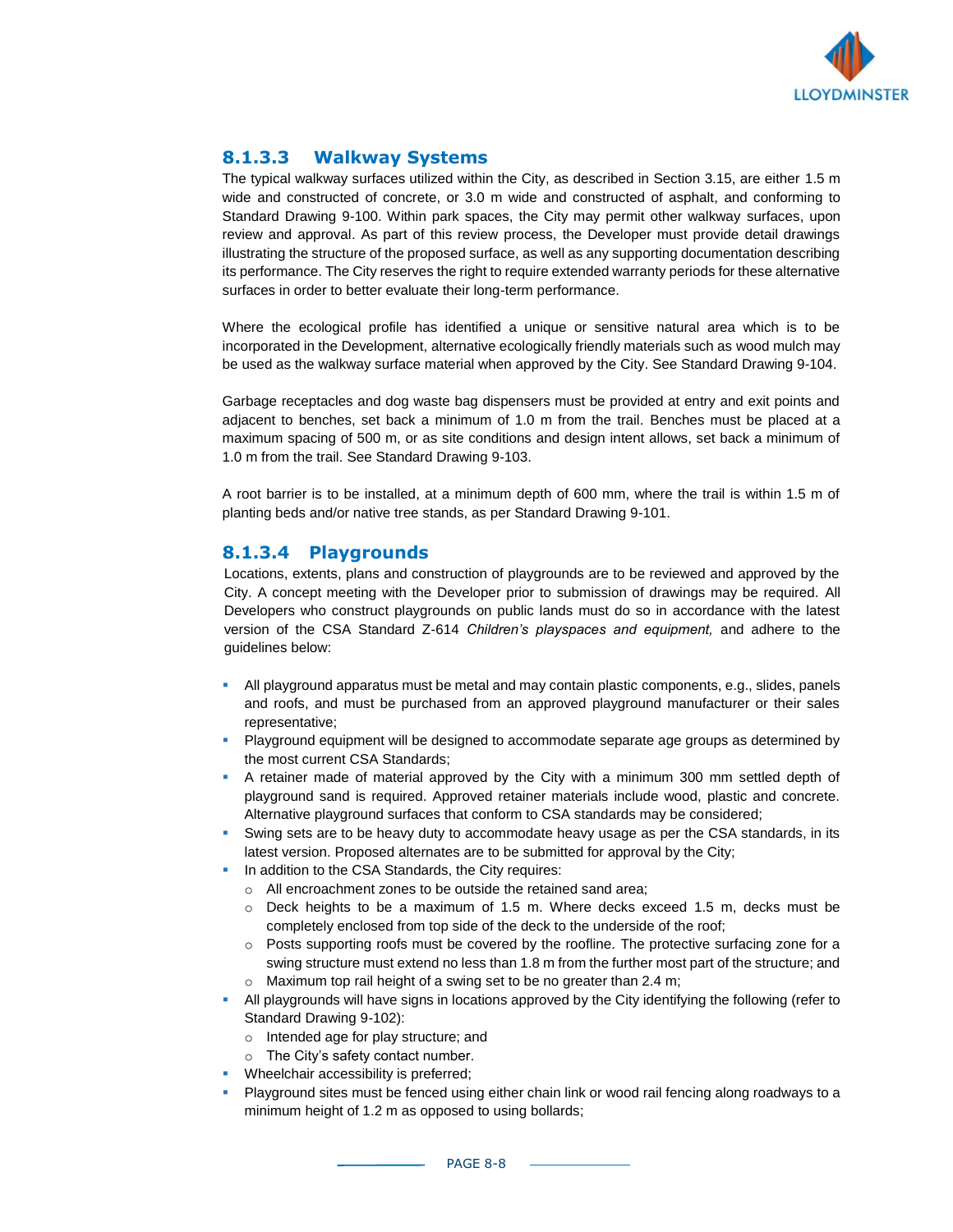

- **•** Playground sites must include one picnic table. Where the playground is in proximity to a trail, this may replace the requirement for a bench;
- **Playground designs are to be submitted to the City as separate drawings, to a standard metric** scale, A1 hard copies and electronically (PDF). Two and three dimensional drawings are to be supplied by manufacturer; and
- Quick link chain link fence or safety fence preventing access to the equipment is required until playground construction has been accepted by the City. "Keep Out – Construction Area" signs are to be visible at all times.

#### **8.1.3.5 Neighbourhood Entrance Features**

Neighbourhood entrance features must be placed on public road ROWs. A dedication of 1 m wide at the corner cut will be identified on the drawing submission. Entry features with power or water requirements are not permitted. Entry feature design drawings must be stamped by a structural engineer in good standing in the Province the park is in.

#### **8.1.4 Fencing**

Where fences separate public and private property, they are to be located 150 mm outside the property line (on City property). After construction is complete, an FAC will be issued, providing the fence has been installed in accordance with the Municipal Development Standards and is free from deficiencies. A maintenance period is not required. Fences installed to separate park spaces from the road right of way will follow the same warranty process as the rest of the landscaping.

Maintenance equipment gates are required at controlled access points to the road system to allow maintenance equipment in the park, see Standard Drawings 9-205 and 9-206.

Fences are to be constructed between private and public property as per the approved landscaping drawings unless otherwise approved by the City. Fencing heights will be a minimum of:

- **•** 1.2 m chain link where private property is adjacent to park space; and
- 1.8 m single board wood screen fence where private property abuts public property other than parks.

Refer to Standard Drawings 9-200 and 9-201.

#### **8.1.4.1 Wood Fencing**

Consistent 1.8 m single board pressure treated wood screen fencing will be required adjacent to the following locations:

- Arterial roadways;
- City-owned lands other than parks (e.g. fire hall sites, PUL, MUP);
- Multifamily sites;
- Neighbourhood Commercial sites;
- Institutional sites; and
- Other areas as required by the City.

Stain must not be applied on locations identified above, see Standard Drawing 9-200.

Where determined by a noise impact assessment as described in Section 3.10, a 1.8 m double closed board noise attenuation screen fencing (or other approved fencing) and berm is required, see Standard Drawing 9-207.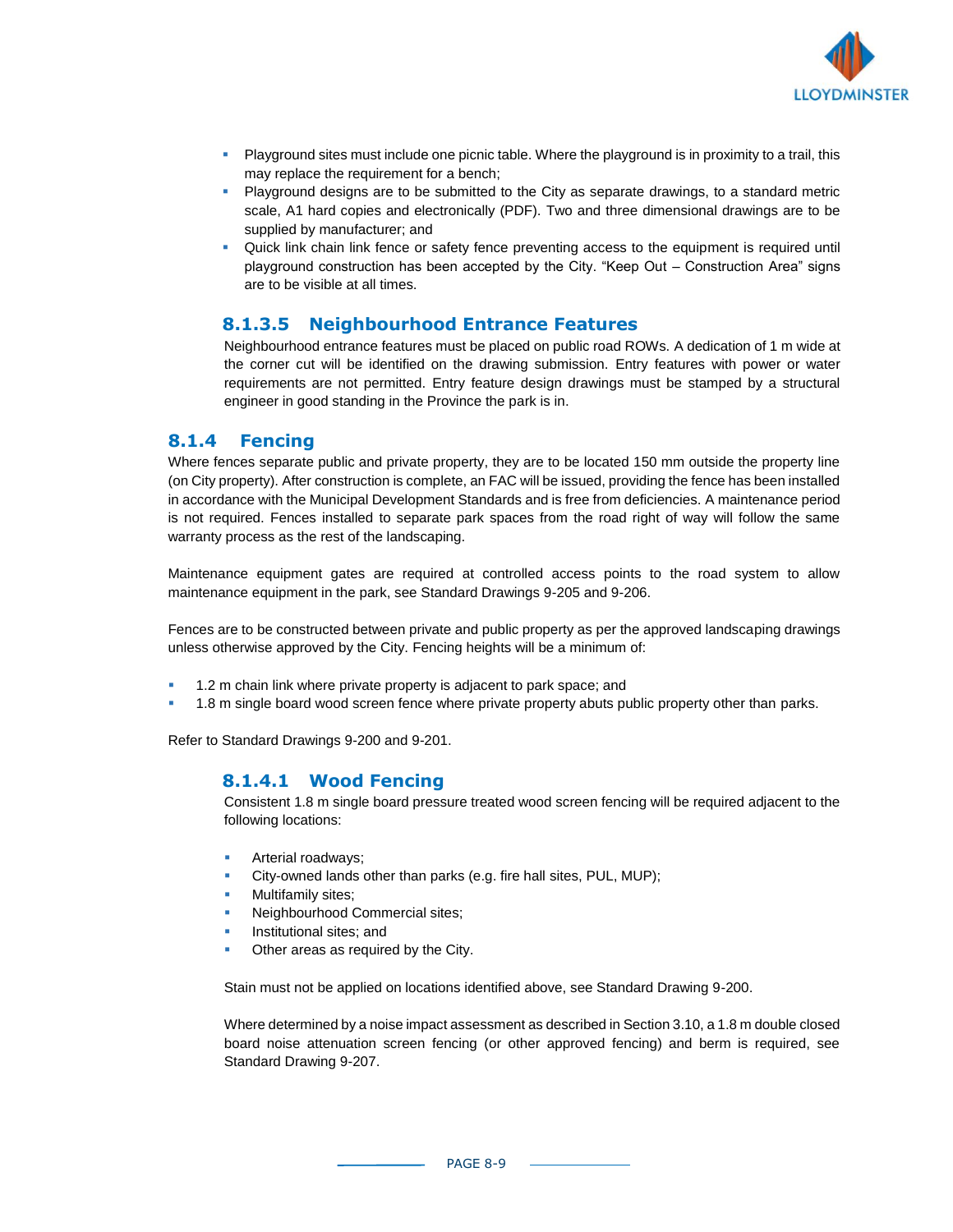

## **8.1.4.2 Chain Link Fencing**

Chain link fencing 1.2 m in height and gates must be installed where playgrounds, parks and school sites are adjacent to residential properties. Gates must be located approximately at the mid-point of each lot and must open inwards onto private property. See Standard Drawing 9-201.

## **8.1.4.3 Wood Rail Fencing**

Wood rail fencing may be used as an alternative to chain link fencing to separate park spaces containing playgrounds from the road right of way. See Standard Drawing 9-208.

#### **8.1.5 Optional Amenities**

This development activity consists of supplying and installing optional amenities, such as ornamental structures, feature walls, water features, fountains or spray pools, and will be permitted at the discretion of the City. Optional amenities will only be considered if arrangements for long-term maintenance by the Developer are agreed to at the plan approval stage and agreements are established prior to Development Agreement approval. The Developer will be responsible for any and all capital costs of any permitted optional amenities.

#### **8.1.6 Utility Corridors and Public/Municipal Utility Parcels**

Utility Corridors, Public Utility Lots (PULs) and Municipal Utility Parcels (MUPs) have some similar landscaping requirements to park spaces, but require special consideration due to their intended function. No poplar or spruce species may be planted where overhead utilities are located. The distance from overhead utilities must be as per the requirements established by the respective utility authority. A letter of confirmation of the utility restrictions is to be submitted to the City for review. No poplar or willow species are permitted within 10 m of underground water and wastewater utilities. Where possible, landscape improvements and plant materials are suggested to have increased setbacks from underground utilities, in order to minimize the potential for future conflicts. Plant no closer than the following dimensions from these services, unless otherwise approved by the City:

- 1 m from power lines;
- 3.5 m from all power hardware;
- 1.8 m from water mains, water services and water valves;
- 2 m from sewer mains, manholes and services; and
- 1.5 m from gas and all other services.

In the event a minimum utility clearance of 1 m is not maintained from the edge of the excavation by the tree spade, the involved utility company must be contacted for approval and safety procedures, e.g. exposure by hand digging or hydrovac. The distance from intermediate and high-pressure pipelines must be as required by the crossing or ground disturbance agreements made with the pipeline authority.

The alignment of all trails/walkways placed in Utility Corridors, PULs or MUPs are to be determined at the ASP and Outline Plan Stages.

#### **8.1.6.1 Utility Corridors**

Utility corridors must be graded, topsoiled, seeded, fenced and planted in accordance with these Standards and approved landscape plans. All pipeline crossing and/or ground disturbance agreements must be in place prior to construction. Utility corridor landscape improvements may range from low maintenance naturalization to a more formal landscape design, depending upon the existing landscape character already established, or the new design intent.

The Developer must provide to the City written confirmation from the utility authority when landscaping in utility corridor is not recommended. Utility corridors that may be landscaped are to be planted following the densities described in Table 8.2, unless plantings are not permitted based on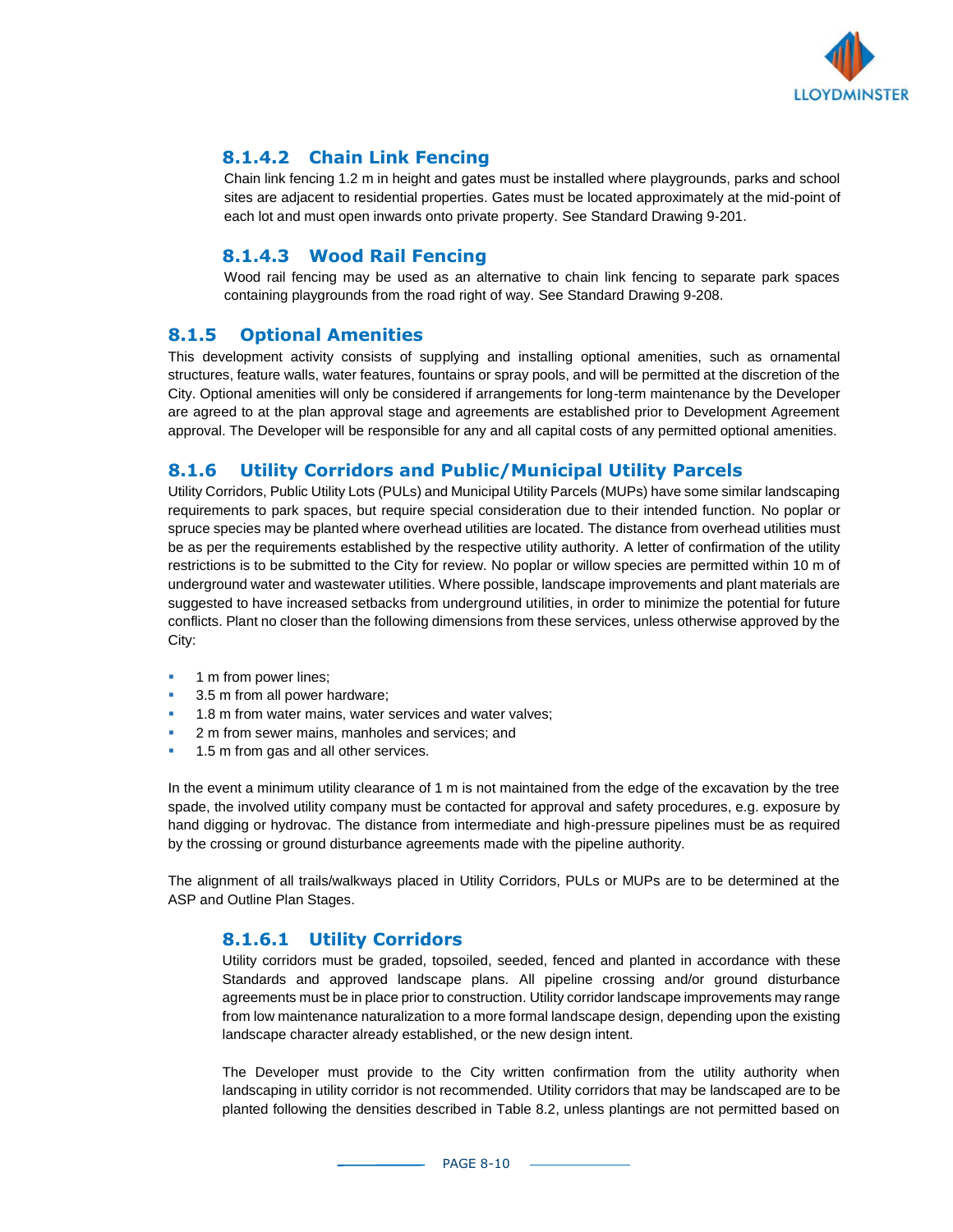

the utility restrictions described above. Shrub groupings may be substituted at the rate of five shrubs per one tree. These calculations will be based on available space for planting.

Existing trees within or abutting the utility corridor must be conserved wherever possible.

#### **8.1.6.2 Public Utility Lots and Municipal Utility Parcels**

Where appropriate, Public Utility Lots (PULs) and Municipal Utility Parcels (MUPs) may provide access to park and recreation facilities through subdivisions. PULs and MUPs must be fenced, graded and seeded or sodded. Plantings are required where space and utilities allow, and will be reviewed on a site by site basis. PULs and MUPs 4 m wide are to have a 1.5 m concrete walk or an asphalt path 3.0 m wide.

Where the PUL or MUP provides access for maintenance to a stormwater management facility (SWMF), manholes, control structures, or other structures as required by the City, surfaces must be built to provide a minimum of 4 m travelled width, as well as adequate structure and turning space for maintenance vehicles. The City may consider integrating these surfaces into the trail network, where provided. See Section 5C.12 for further details concerning SWMF maintenance access, and Section 5C.8 for details of planting and grading requirements in and around SWMF.

Linear slopes within a PUL or MUP must not exceed 6% without approved erosion control. Overland drainage PULs and MUPs are required to be sodded/seeded and fenced on both sides. In areas with a naturalized character, bioswales are to be utilized wherever possible.

#### **8.2 Landscaping Plans**

Landscaping plans will include Layout Plans, Grading Plans, Planting Plans, and Detail Drawings. All plans must show clearly both existing and proposed development. Details of the requirements for landscaping plans can be found in Section 2.3.4.10.

#### **8.3 Rough Grading**

Preparation of the clay surface of landscaped areas must conform to the following:

- Rough grading must be carried out without damage to the root and branch systems of existing plant material that is to be retained or preserved;
- All sites requiring topsoil must be rough graded within the tolerance required for topsoil accommodation; and
- The maximum allowable slope for all new hills and berms is 4:1, unless otherwise approved by the City. 3:1 slopes will be acceptable on drainage side slopes, and possibly in areas of minimal pedestrian traffic.

#### **8.4 Topsoil**

Topsoil must be placed in conformance with the following:

- All topsoil must be free of stones larger than 25 mm in their largest dimension, debris, quack grass, restricted noxious weeds, any other plants and inorganic matter;
- Topsoil must be spread over the entire area to be seeded or sodded and must be applied to a compressed depth of 150 mm for seeded or hydroseeded areas, and 125 mm for sodded areas;
- Areas for planting beds will be excavated and filled with topsoil to a depth of 450 mm for perennial beds, and 650 mm for shrub beds below finished grade, and topsoil will be applied to a minimum compressed thickness of 100 mm above finished grade. See Standard Drawing 9-305; and
- Measured elevations must be within 50 mm of design elevations, without being uniformly high or low.

#### **8.5 Seeding**

Seeding must be carried out in conformance with the following: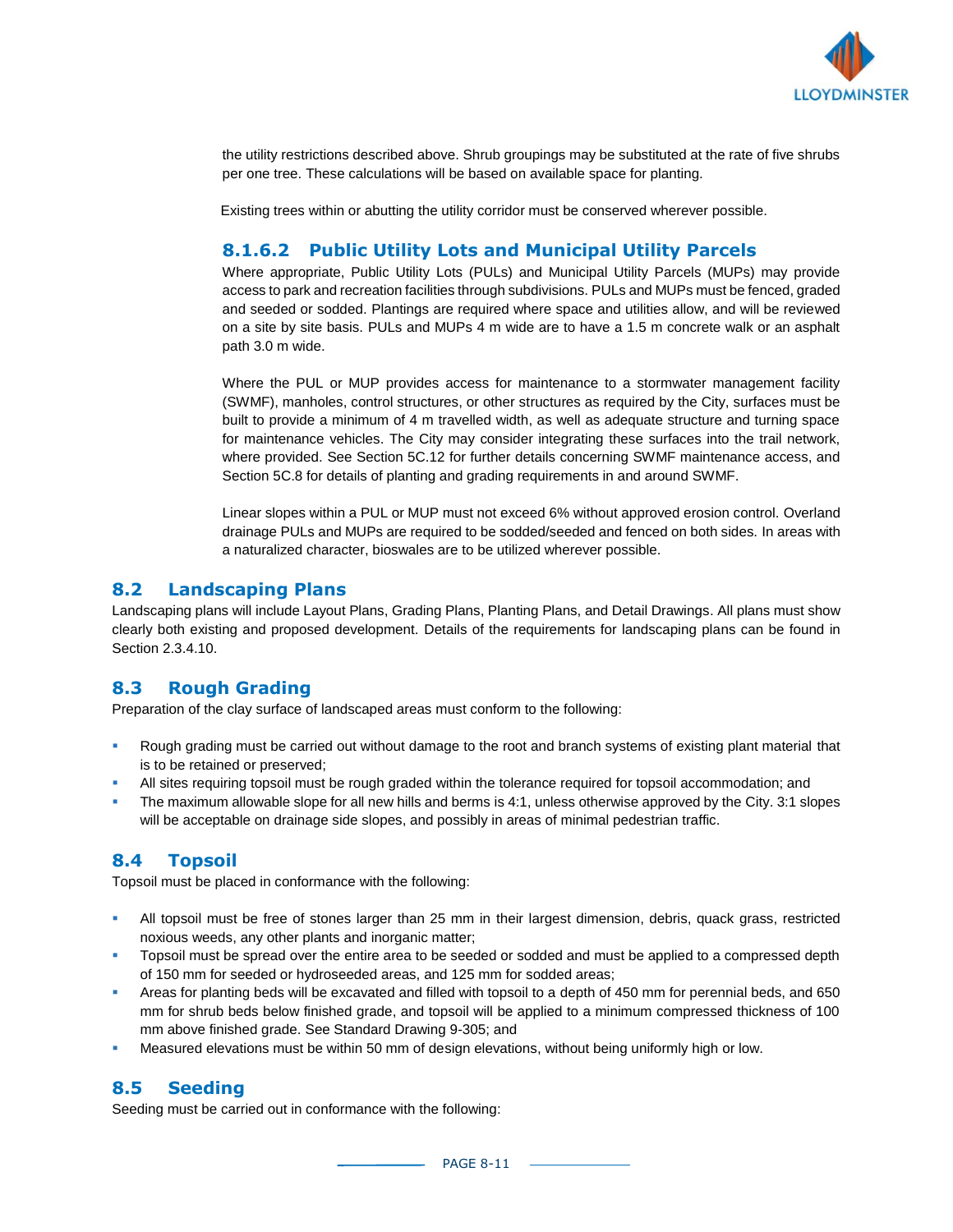

- Generally, seeding will not be considered acceptable for patch work in an existing, established turfed area (e.g. if a developer, utility company or any third party disturbs an established turfed area, sodding, not seeding, will be considered the only acceptable remedial treatment);
- Grass seed must be certified Canada #1 Grade Seed, meeting the requirements of the Seed Act of Canada. Composition of the seed mixture must be:

| <b>Parks/Boulevards</b> | <b>Roadside</b>        | <b>Storm Ponds</b>                     |
|-------------------------|------------------------|----------------------------------------|
| 12% Annual Ryegrass     | 55% Red Fescue         | 30% Fowl Bluegrass                     |
| 33% Creeping Red Fescue | 30% Kentucky Bluegrass | 20% Coated Tufted Hairgrass (50% Seed) |
| 30% Hard Fescue         | 15% Annual Rye         | 10% Hairy Vetch                        |
| 20% Kentucky Bluegrass  |                        | 10% Sloughgrass                        |
| 5% Perennial Ryegrass   |                        | 10% Western Wheatgrass                 |
|                         |                        | 10% Northern Wheatgrass                |
|                         |                        |                                        |

Other seed mixtures may be used upon the approval of the City. Alternate mixes must be appropriate to the application proposed, using the specified mixes as a guideline. Seed must be capable of producing a minimum germination rate of 75% in a germination test;

10% Awned Wheatgrass

- All areas to be seeded must be given a layer of topsoil as specified in Section 8.4. Before seeding, the topsoil surface must be brought to a firm, even but fine graded condition, without local depressions or elevations;
- **The seeded area must be appropriately maintained by the Developer (e.g. watering, rolling, fertilizing, weed control,** and cutting), until maintenance is assumed by the City;
- Appropriate maintenance to be determined by weather conditions, soil conditions, time of year and growing conditions of the seed;
- Prior to inspection for acceptance by the City, the grass must:
	- o Be mowed to a minimum height of 50 mm;
	- o Cover 100% of the area designated as being grassed;
	- $\circ$  Be well established with no thin areas with less than 75% growth larger than 3 m<sup>2</sup>;
	- o Be free of weeds, bare and dead spots; and
	- Be in an overall healthy growing condition, satisfactory to the City.
- Where the grass growth is not satisfactory to the City, the Developer must remediate the dissatisfactory areas (e.g. top dress and/or scarify and re-seed, over-seed). The remediated areas will be reviewed after one growing season to assess whether sufficient germination and growth has taken place prior to acceptance by the City.

#### **8.6 Hydroseeding**

Hydroseeding must be carried out in conformance with the following:

- All areas to be seeded must be given a layer of topsoil as specified in Section 8.4. Before seeding, the topsoil surface must be brought to a firm, even but fine graded condition without local depressions or elevations;
- The seed type must be as specified in Section 8.5;
- The hydro-seeded area must be appropriately maintained by the Developer (e.g. watering, fertilizing, weed control, and cutting), until maintenance is assumed by the City;
- Appropriate maintenance to be determined by weather conditions, soil conditions, time of year and growing condition of the seed;
- Prior to inspection for acceptance by the City, the grass must:
	- o Be mowed to a minimum height of 50 mm;
	- o Cover 100% of the area designated as being grassed;
	- $\circ$  Be well established with no thin areas with less than 75% growth larger than 3 m<sup>2</sup>;
	- o Be free of weeds, bare and dead spots; and
	- o Be in an overall healthy growing condition satisfactory to the City.